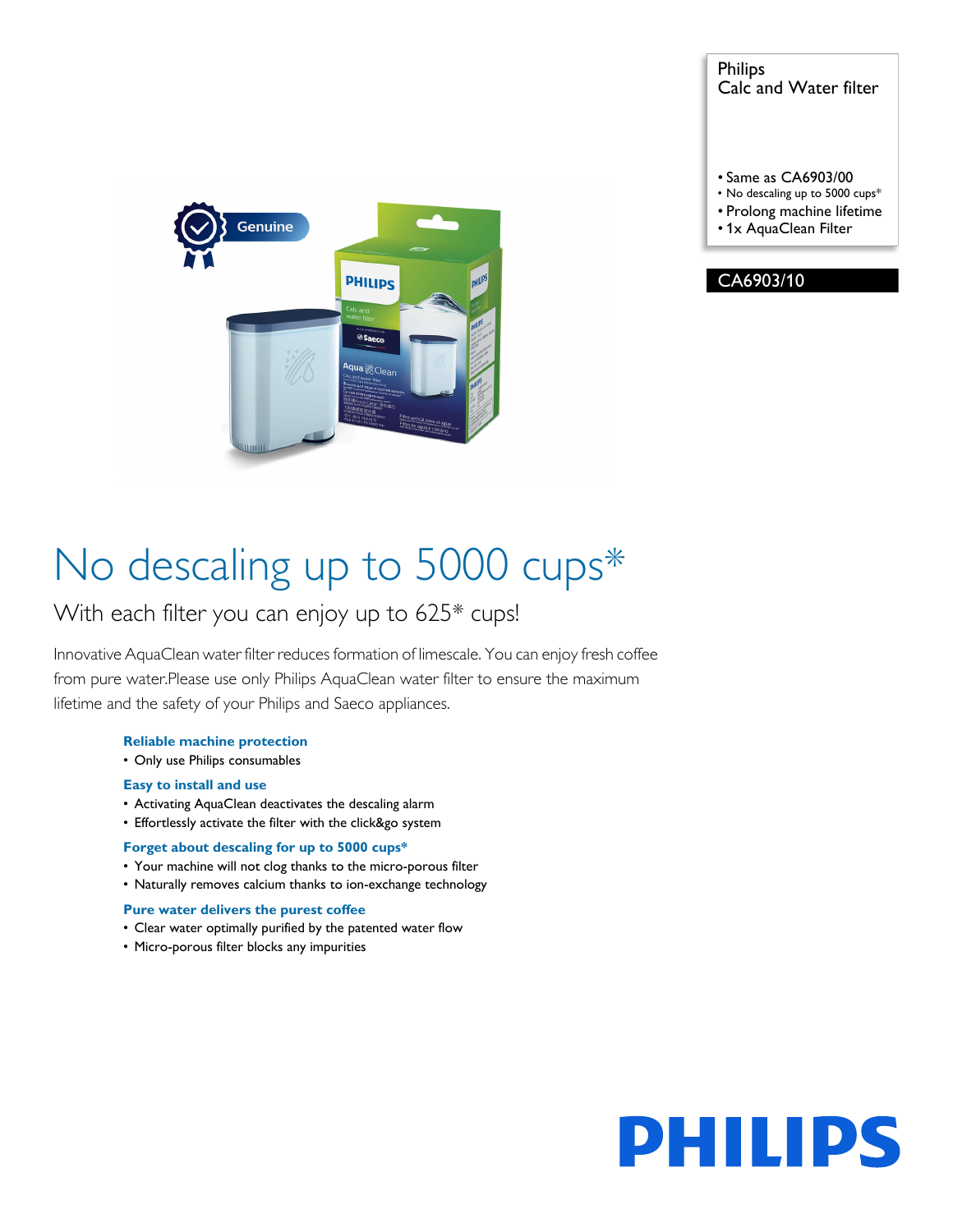#### Calc and Water filter Same as CA6903/00 No descaling up to 5000 cups\*, Prolong machine lifetime, 1x AquaClean Filter

**Highlights** 

#### **Naturally removes calcium**



The ion-exchange technology removes calcium from the water before entering your coffee machine, thus preventing its formation. If the filter is replaced timely at machine request, you can enjoy up to 625 cups with each filter\*

#### **Better taste, for longer**



AquaClean will help preserve coffee taste for longer and prevent your machine from clogging thanks to innovating features such as the ionexchange technology, the patented water flow and the micro porous filter.

### **Clear water optimally purified**



The AquaClean ensures only pure and filtered water flows into your Full Automatic coffee machine and it reduces the need of descaling. With AquaClean you can enjoy up to 5000\* cups without descaling by replacing the filter 8 times.

#### **Filter blocks any impurities**



Ridding your brew of any small particles makes a huge difference to your in cup quality. The micro-porous filter prevents impurities from contaminating the water, so you can guarantee every cup you make will be fresh, clean and delicious.

**Easely activate the filter**



Such an enduring feature could not be quicker to install. Just plug your AquaClean filter in the water tank of your Saeco super-automatic espresso machine, activate it via the user interface, and you are ready to enjoy up to 5000 pure coffee cups without descaling\*.

#### **Descaling alarm**



By activating AquaClean filter you automatically de-activate the descaling alarm. Endless, hasslefree coffee of the finest quality is yours to enjoy - and it's not until after 8 filter replacements that the machine will reactivate the descaling process alarm. Machines equipped with AquaClean have a sticker on the water tank.